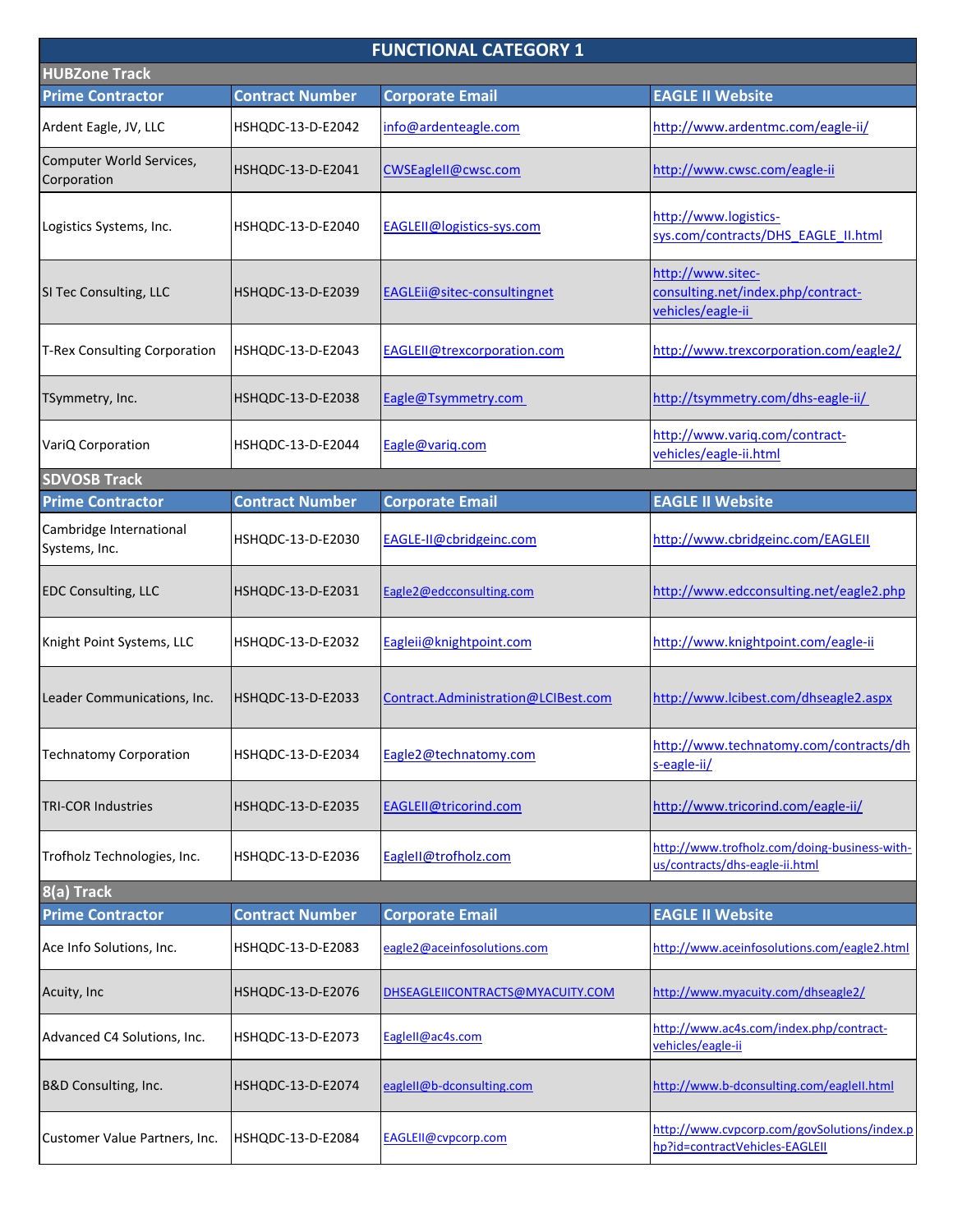| <b>FUNCTIONAL CATEGORY 1</b>                                     |                        |                                  |                                                                                                                                 |  |
|------------------------------------------------------------------|------------------------|----------------------------------|---------------------------------------------------------------------------------------------------------------------------------|--|
| Digital Management, Inc.                                         | HSHQDC-13-D-E2082      | EAGLEII@dminc.com                |                                                                                                                                 |  |
| <b>Enterprise Resource Planned</b><br>Systems International, LLC | HSHQDC-13-D-E2079      | eagleii@erpinternational.com     | http://eagleii.erpsi-llc.com/                                                                                                   |  |
| eVenture Federal Solutions,<br><b>LLC</b>                        | HSHQDC-13-D-E2077      | eVentureE2@eventurefederal.com   | http://www.eventurefederal.com/contracts/Ea<br>glell.html                                                                       |  |
| Innovative Solutions, LLC                                        | HSHQDC-14-D-E2001      | eagleII@tscti.com                | http://innovativefed.com/eagle_II.html                                                                                          |  |
| Inserso Corporation                                              | HSHQDC-13-D-E2080      | DHSEAGLEII@inserso.com           | http://www.inserso.com/contracts/eagle-ii                                                                                       |  |
| Miracle Systems, LLC                                             | HSHQDC-13-D-E2086      | EAGLEII@miraclesystems.net       | http://www.miraclesystems.net/Eaglell.htm                                                                                       |  |
| OpTech, LLC                                                      | HSHQDC-13-D-E2081      | EagleII@optechus.com             | DHSEAGLEII@inserso.com                                                                                                          |  |
| Sevatec, Inc.                                                    | HSHQDC-13-D-E2075      | EagleII@sevatec.com              | http://www.sevatec.com/contracts/dhs-eagle-<br>ii-in-competition/                                                               |  |
| Soft Tech Consulting, Inc.                                       | HSHQDC-13-D-E2072      | eagle2@softtechconsulting.com    | http://www.softtechconsulting.com/eagle2                                                                                        |  |
| Trofholz Technologies, Inc.                                      | HSHQDC-13-D-E2085      | EagleII@trofholz.com             | http://www.trofholz.com/doing-business-with-<br>us/contracts/dhs-eagle-ii.html                                                  |  |
| ValidaTek-CITI, LLC                                              | HSHQDC-13-D-E2071      | EAGLE2@validaTek.com             | http://www.citi-<br>us.com/Capabilities/contractVehicles.aspx?CV<br>$id=120$                                                    |  |
| <b>All Small Business Track</b>                                  |                        |                                  |                                                                                                                                 |  |
| <b>Prime Contractor</b>                                          | <b>Contract Number</b> | <b>Corporate Email</b>           | <b>EAGLE II Website</b>                                                                                                         |  |
| 360 IT Integrated Solutions,<br><b>RLLP</b>                      | HSHQDC-13-D-E2066      | 360ITIS-contracts@4qbase.com     | http://www.360itis.com/eagle2/default.ht<br>ml                                                                                  |  |
| Acuity, Inc.                                                     | HSHQDC-13-D-E2056      | DHSEAGLEIICONTRACTS@MYACUITY.COM | http://www.myacuity.com/dhseagle2/defa<br>ult.aspx                                                                              |  |
| <b>Applied Computing</b><br>Technologies                         | HSHQDC-13-D-E2063      | EAGLEII@actnow.com               | http://www.actnow.com/EAGLEII.html                                                                                              |  |
| <b>BlueWater Technology</b><br>Solutions                         | HSHQDC-13-D-E2062      | EAGLEII@BWFED.COM                | http://bluewater-<br>technology.com/eagle2.html                                                                                 |  |
| Citizant                                                         | HSHQDC-13-D-E2059      | EAGLE2@CITIZANT.CoM              | http://www.citizant.com/contracts/eagle-ii                                                                                      |  |
| Dev Technology Group                                             | HSHQDC-13-D-E2058      | EAGLEII-SB@DEVTECHNOLOGY.COM     | http://devtechnology.com/eagle-ii/                                                                                              |  |
| <b>DKW Communications</b>                                        | HSHQDC-13-D-E2064      | eagleii@dkwcommunications.com    | http://www.dkwcommunications.com/cont<br>ract-vehicles/dhs-eagle-ii-indefinite-<br>delivery-indefinite-quantity-idig-hshqdc-13- |  |
| Global InfoTek                                                   | HSHQDC-13-D-E2065      | dhseagleii@globalinfotek.com     | http://www.globalinfotek.com/dhs-eagle-<br>program.htm                                                                          |  |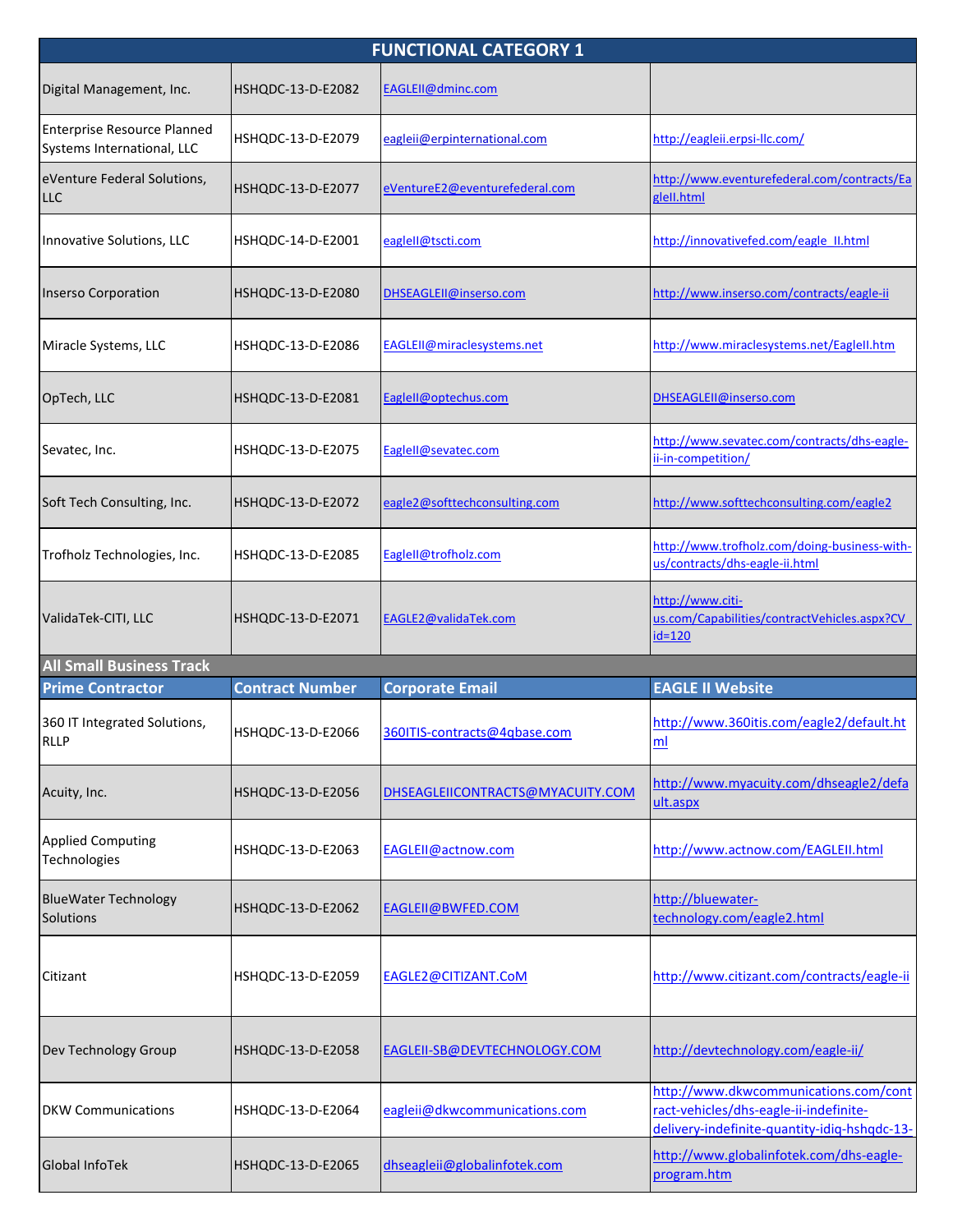| <b>FUNCTIONAL CATEGORY 1</b>                      |                        |                                   |                                                                                                                                               |  |
|---------------------------------------------------|------------------------|-----------------------------------|-----------------------------------------------------------------------------------------------------------------------------------------------|--|
| <b>Pyramid Systems</b>                            | HSHQDC-13-D-E2069      | contracts@pyramidsystems.com      | http://www.pyramidsystems.com/contract<br>vehicle/EAGLEII.asp                                                                                 |  |
| SaiTech                                           | HSHQDC-13-D-E2067      | eagleii@saitech-hsv.com           | http://saitech-hsv.com/DHSEagleII.html                                                                                                        |  |
| Tangible Software                                 | HSHQDC-13-D-E2061      | EAGLEII@TANGIBLE.NET              | http://tangiblesecurity.com/dhs-eagle-<br>2.html                                                                                              |  |
| ViaTech Systems                                   | HSHQDC-13-D-E2057      | CONTRACTS@VIATECH-SYSTEMS.NET     | http://www.viatech-<br>systems.net/index.php/DHS-EAGLE-II.html                                                                                |  |
| <b>Unrestricted Track</b>                         |                        |                                   |                                                                                                                                               |  |
| <b>Prime Contractor</b>                           | <b>Contract Number</b> | <b>Corporate Email</b>            | <b>EAGLE II Website</b>                                                                                                                       |  |
| 1t Technologies, RLLP                             | HSHQDC-14-D-E2020      | 1t-contracts@4qbase.con           | http://www.1t-<br>tech.com/EagleII/default.html                                                                                               |  |
| 3M Cogent, Inc.                                   | HSHQDC-14-D-E2057      | DHS.EAGLEII@mmm.com               | http://solutions.3m.com/wps/portal/3M/en U<br>S/Security/Identity Management/Markets Cus<br>tomers/Border Management/                         |  |
| Abacus Technology<br>Corporation                  | HSHQDC-14-D-E2019      | DHSEAGLE@abacustech.com           | http://www.abacustech.com/contracts/eag<br>lell.html                                                                                          |  |
| Accenture Federal Services, LLC HSHQDC-14-D-E2005 |                        | eagle@accenturefederal.com        | http://www.accenture.com/us-<br>en/Pages/service-public-service-united-<br>states-department-homeland-security-<br>eagle-program-summary.aspx |  |
| <b>AECOM Technical Corporation</b>                | HSHQDC-14-D-E2037      | AMER-US-GSG-NSIT-Eagle@aecom.com  | http://aecom.com/What+We+Do/Governm<br>ent/EAGLE II                                                                                           |  |
| Alion Science and Technology                      | HSHQDC-14-D-E2025      | EAGLEII-PMO@alionscience.com      | http://eagleii.alionscience.com/                                                                                                              |  |
| Allied Technology Group                           | HSHQDC-13-D-E2101      | DHSEAGLEIIADMIN@ManTech.com       | http://www.mantech.com/contracts/Pages/dh<br>sEagle.aspx                                                                                      |  |
| American Systems Corporation   HSHQDC-14-D-E2022  |                        | DHSEAGLEIIPMO@AmericanSystems.com | http://www.americansystems.com/Pages/<br>DHS-EAGLE-II.aspx                                                                                    |  |
| Apptis, Inc (dba URS)                             | HSHQDC-13-D-E2099      | DHSEAGLEII@URS.com                | https://om.govwin.com/urs/contract/view/<br>71                                                                                                |  |
| ASM Research, Inc.                                | HSHQDC-14-D-E2023      | ASM-EAGLEII@asmr.com              | http://www.asmr.com/eagle-2/                                                                                                                  |  |
| Attain, LLC                                       | HSHQDC-13-D-E2105      | EAGLEII@attain.com                | http://www.attain.com/eagle-ii                                                                                                                |  |
| Avineon, Inc.                                     | HSHQDC-14-D-E2028      | <b>EAGLEII@avineon.com</b>        | http://www.avineon.com/dhs-eagle-ii                                                                                                           |  |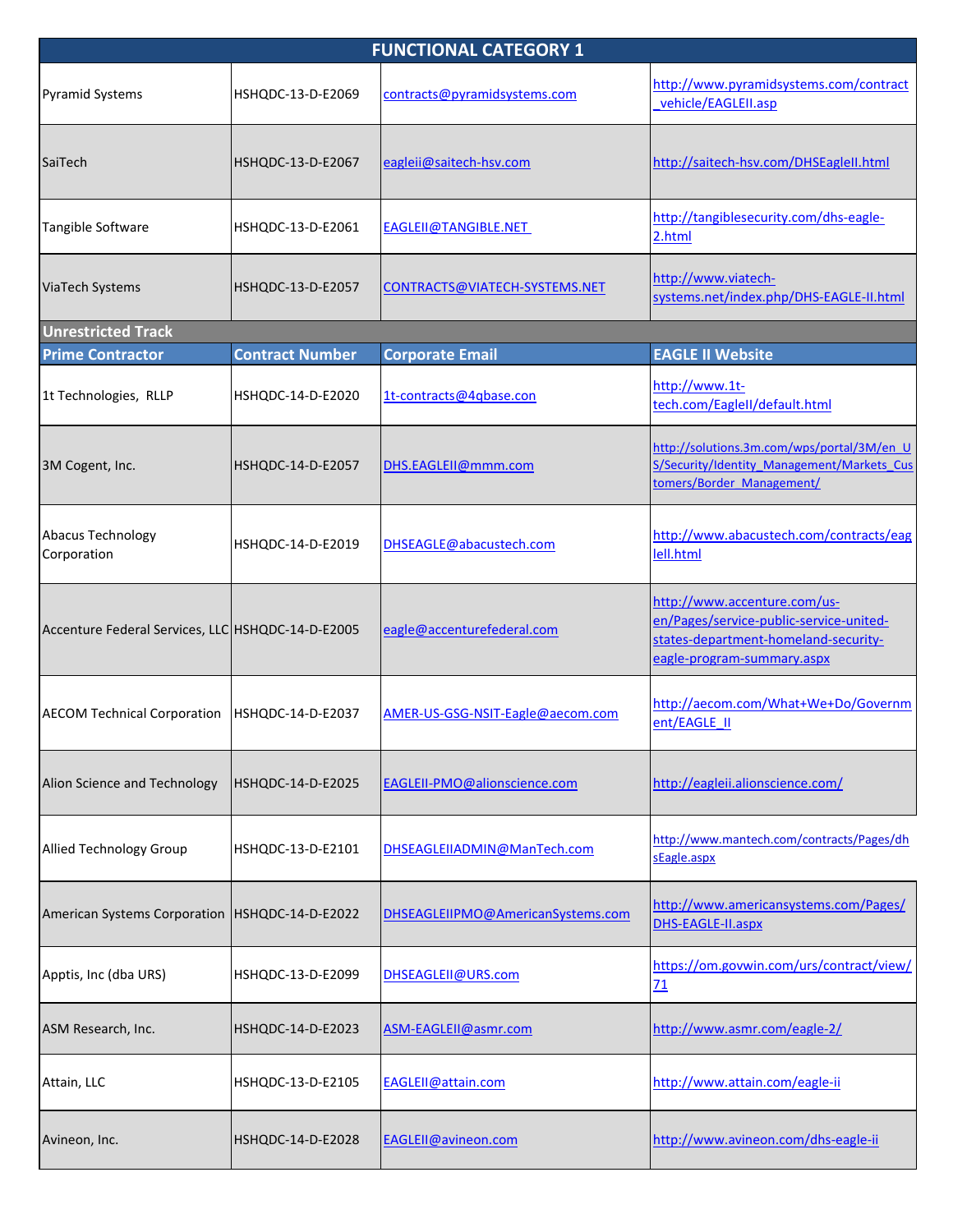| <b>FUNCTIONAL CATEGORY 1</b>                            |                   |                                 |                                                                                                                     |  |
|---------------------------------------------------------|-------------------|---------------------------------|---------------------------------------------------------------------------------------------------------------------|--|
| <b>BAE Systems Information</b><br>Solution, Inc.        | HSHQDC-13-D-E2088 | EAGLEII@baesystems.com          | http://www.baesystems.com/our-company-<br>rus/inc-businesses/intelligence-&-<br>security/i&s-contracts/dhs-eagle-ii |  |
| Baker-Sabre Joint Venture                               | HSHQDC-14-D-E2021 | BakerSabreEagle2@mbakerintl.com | http://www.mbakercorp.com/index.php?o<br>ption=com content&task=view&id=2578&I<br>temid=429                         |  |
| Bart & Associates, Inc.                                 | HSHQDC-14-D-E2034 | EAGLEII@bna-inc.com             | http://www.bna-<br>inc.com/eagle.overview.html                                                                      |  |
| Booz Allen Hamilton<br><b>Engineering Services, LLC</b> | HSHQDC-14-D-E2051 | <b>BES EAGLEII PMO@bah.com</b>  | http://www.boozallen.com/about/doingbu<br>siness/contract-vehicles/agency-macs/dhs-<br>eagle-ii                     |  |
| CACI, Inc - Federal                                     | HSHQDC-13-D-E2095 | DHSEagle2@caci.com              | http://www.caci.com/homeland security/d<br>hs eagle2.shtml                                                          |  |
| CGI Federal, Inc.                                       | HSHQDC-14-D-E2011 | EAGLEII@cgifederal.com          | http://www.cgi.com/en/us-federal/EAGLE-II                                                                           |  |
| CIBER, Inc.                                             | HSHQDC-14-D-E2040 | TBD                             | http://www.ciber.com/us/index.cfm/                                                                                  |  |
| Communication Technologies,<br>Inc.                     | HSHQDC-14-D-E2039 | DHSEAGLEII@COMTECHNOLOGIES.COM  | http://comtechnologies.com/comtek-<br>contract-vehicles/eagle-ii.html                                               |  |
| <b>Computer Science Corporation</b><br>(CSC)            | HSHQDC-13-D-E2090 | DHS EAGLE II@csc.com            | http://www.csc.com/eagle                                                                                            |  |
| CRGT, Inc.                                              | HSHQDC-14-D-E2045 | EAGLEII@crgt.com                | http://www.crgt.com/idiq-program-<br>office/contract-vehicles/eagle-ii/                                             |  |
| <b>Dell Services Federal</b><br>Government, Inc.        | HSHQDC-13-D-E2106 | EAGLEII@federal.dell.com        | http://www.dell.com/learn/us/en/19/camp<br>aigns/eagle-ii-us-en                                                     |  |
| <b>DRS Technical Services, Inc</b>                      | HSHQDC-14-D-E2033 | drstsi-eagleii-e2033@drs-ds.com | http://drs-ds.com/                                                                                                  |  |
| ECS Federal, Inc                                        | HSHQDC-14-D-E2052 | eagle@ecs-federal.com           | http://ecs-federal.com/contractvehicles/                                                                            |  |
| <b>Energy Enterprise Solutions,</b><br><b>LLC</b>       | HSHQDC-14-D-E2032 | EagleII@eesllc.net              | http://www.eesllc.net/dhs_eagle_ii.html                                                                             |  |
| <b>EPS Corporation</b>                                  | HSHQDC-14-D-E2007 | DHSEAGLEII@epscorp.com          | http://www.epscorp.com/whoweserve/eag<br>leii.html                                                                  |  |
| Exelis, Inc.                                            | HSHQDC-14-D-E2047 | DHSEAGLE@exelisinc.com          | http://www.exelisinc.com/solutions/EAGLE-<br>II/Pages/default.aspx                                                  |  |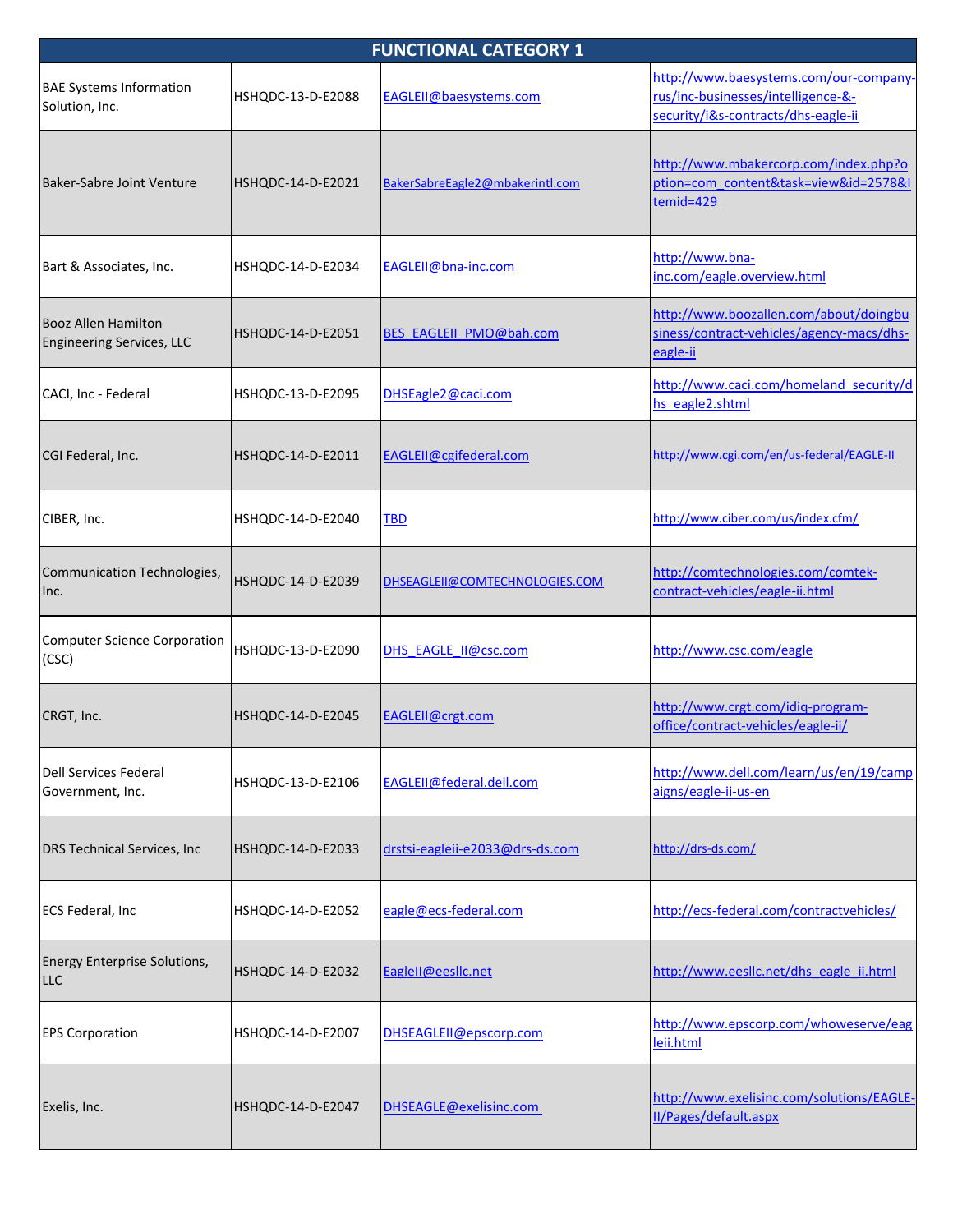| <b>FUNCTIONAL CATEGORY 1</b>                         |                   |                               |                                                                                           |  |
|------------------------------------------------------|-------------------|-------------------------------|-------------------------------------------------------------------------------------------|--|
| Futron, Inc.                                         | HSHQDC-14-D-E2055 | eagleii@futroninc.com         | http://futroninc.com/contract-vehicles/dhs-<br>eagle-ii/                                  |  |
| General Dynamics One Source,<br><b>LLC</b>           | HSHQDC-14-D-E2046 | DHS-EAGLE-II@GDIT.com         | http://www.gdit.com/Contract-<br>Vehicles/Agency-IDIQs-and-BPAs/DHS-<br>EAGLE-II/         |  |
| Harris IT Services Corporation                       | HSHQDC-14-D-E2002 | <b>EAGLEII PMO@harris.com</b> | http://itservices.harris.com/eaglell-<br>team.aspx                                        |  |
| <b>HP Enterprises Services</b>                       | HSHQDC-13-D-E2091 | eaglepm@hp.com                | http://h10131.www1.hp.com/public/contr<br>act-vehicles/dhs-eagle-2/                       |  |
| IEM                                                  | HSHQDC-14-D-E2031 | IEM.Contracts@iem.com         | http://www.iem.com/contracts/eagle-ii                                                     |  |
| InDyne, Inc.                                         | HSHQDC-14-D-E2006 | EAGLEII@indyneinc.com         | http://www.indyneinc.com/eagleii/Home.a<br><b>SDX</b>                                     |  |
| InfoZen, Inc.                                        | HSHQDC-14-D-E2017 | IZFC1EAGLE2@infozen.com       | http://www.infozen.com/dhseagle-ii.html                                                   |  |
| <b>Innovative Solutions</b><br>Partnership, LLC      | HSHQDC-14-D-E2041 | ispjv@isp-jv.com              | http://www.isp-jv.com/?q=Eagle-II                                                         |  |
| International Business<br>Machines Corporation (IBM) | HSHQDC-13-D-E2089 | eagleii@us.ibm.com            | http://www-<br>304.ibm.com/easyaccess3/eagle                                              |  |
| L-3 National Security Solutions                      | HSHQDC-13-D-E2098 | NSS.EAGLEII@L-3com.com        | http://www.l-<br>3nss.com/index.php?option=com_content<br>&view=article&id=147&Itemid=307 |  |
| Lockheed Martin Corporation                          | HSHQDC-14-D-E2042 | Eagle.pmo@lmco.com            | http://www.lockheedmartin.com/us/produ<br>cts/eagle-II.html                               |  |
| M.C. Dean, Inc.                                      | HSHQDC-14-D-E2012 | EAGLE2@mcdean.com             | http://www.mcdean.com/industries/eagle2<br><u>.htm</u>                                    |  |
| MacAulay-Brown, Inc.                                 | HSHQDC-14-D-E2048 | dhseagle2@macb.com            | http://www.macb.com/contracts/idiq/eagl<br>$e$ -ii-2/                                     |  |
| Metters Industries, Inc.                             | HSHQDC-14-D-E2038 | dhseagle2@metters.com         | http://www.metters.com/content.cfm/dhs-<br>eagle                                          |  |
| NCI Information Systems, Inc.                        | HSHQDC-13-D-E2104 | DHSops@nciinc.com             | http://dhseagleii.nciinc.com/Default.aspx                                                 |  |
| Northrop Grumman Systems<br>Corporation              | HSHQDC-14-D-E2035 | DHSEAGLEIIPMO@ngc.com         | http://www.northropgrumman.com/AboutUs/<br>Contracts/EagleIIDHS/Pages/default.aspx        |  |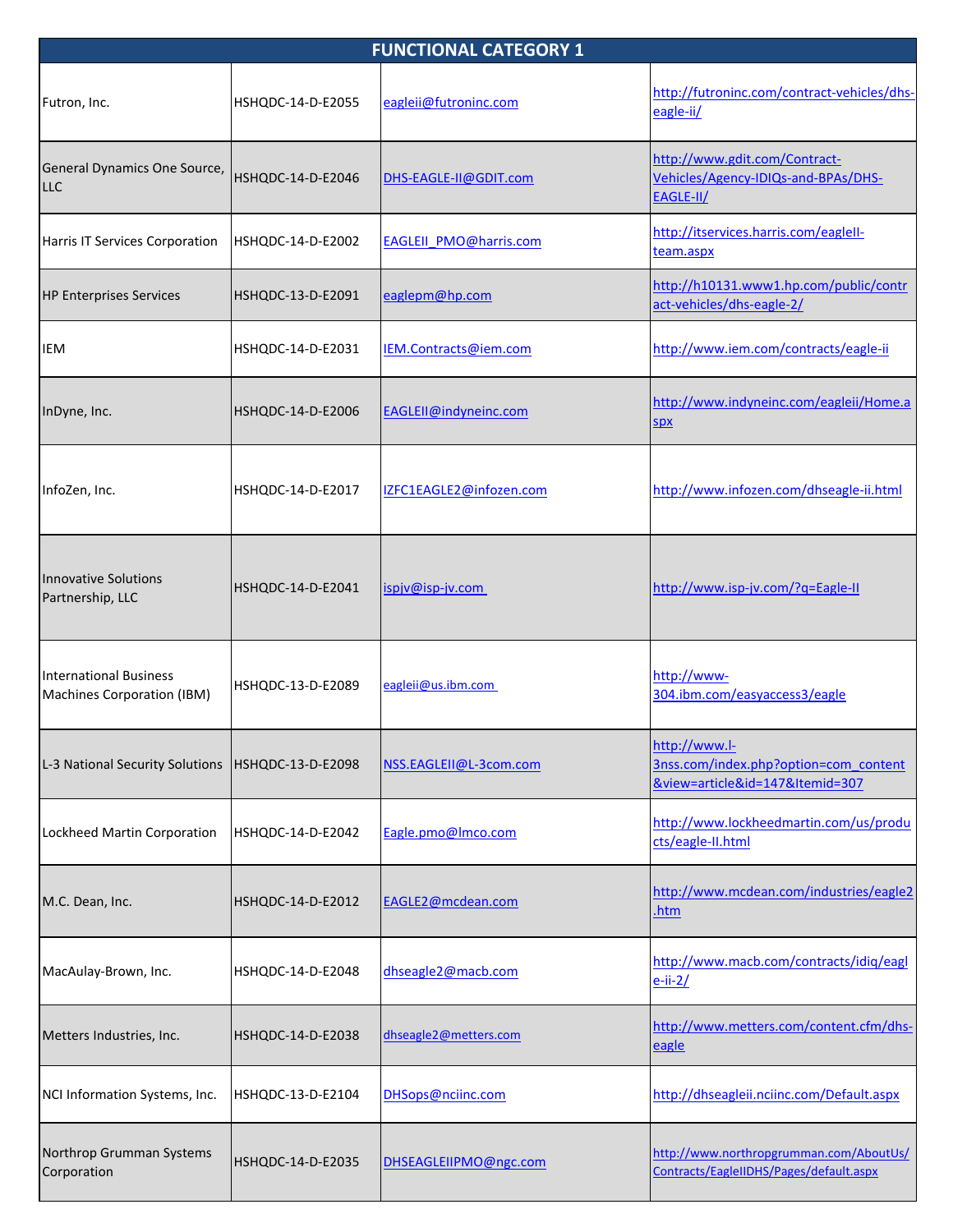| <b>FUNCTIONAL CATEGORY 1</b>                                                 |                   |                                   |                                                                                                                          |  |
|------------------------------------------------------------------------------|-------------------|-----------------------------------|--------------------------------------------------------------------------------------------------------------------------|--|
| Optimos, Inc.                                                                | HSHQDC-14-D-E2008 | eagleii@optimos.com               | http://www.optimos.com/                                                                                                  |  |
| Phacil, Inc.                                                                 | HSHQDC-13-D-E2093 | DHSEAGLEII@PHACIL.COM             | http://teamphacileagleii.com/                                                                                            |  |
| Presidio Networked Solutions,<br>Inc.                                        | HSHQDC-14-D-E2043 | eagleii@presidio.com              | http://www.presidio.com/government-<br>industries/government/federal-contract-<br>vehicles/dhs-eagle-ii-0                |  |
| Primescape Solutions, Inc.                                                   | HSHQDC-14-D-E2050 | eaglell@primescape.net            | http://primescape.net/eagle-ii.html                                                                                      |  |
| QinetiQ North America, Inc.                                                  | HSHQDC-13-D-E2092 | eagleii@vencore.com               | http://www.thesiorg.com/partnerships/ven<br>core/agency-idig/dhs-eagle                                                   |  |
| Raytheon Company                                                             | HSHQDC-14-D-E2014 | dhseagle@raytheon.com             | http://www.raytheon.com/ourcompany/idi<br>q/sai/dhs eagle2/index.html                                                    |  |
| REI Systems, Inc.                                                            | HSHQDC-14-D-E2009 | EagleII@reisystems.com            | https://www.reisystems.com/Contracts/Pa<br>ges/default.aspx#nogo                                                         |  |
| Leidos, Inc. (formerly Science<br>Applications International<br>Corporation) | HSHQDC-14-D-E2024 | SAICEAGLE@saic.com                | http://www.saic.com/markets/federal-<br>government/federal-contract-<br>vehicles/eagle-ii/<br>http://www.sapient.com/en- |  |
| Sapient Government Services,<br>Inc.                                         | HSHQDC-14-D-E2036 | DHSEAGLEII@sapient.com            | us/government-services/how-to-<br>engage/government-agencies/agency-<br>cnecific idias / Eagle Uhtml                     |  |
| SCI Consulting Services, Inc.                                                | HSHQDC-14-D-E2030 | eagle2@sciworld.com               | http://www.sciworld.com/eagle-ii/                                                                                        |  |
| Scientific Research Corporation   HSHQDC-14-D-E2016                          |                   | <b>EAGLEII@scires.com</b>         | http://www.scires.com/eaglell/home.htm                                                                                   |  |
| Serco, Inc.                                                                  | HSHQDC-13-D-E2096 | DHSEAGLEII@serco-na.com           | http://www.serco-na.com/eagle2                                                                                           |  |
| <b>Sotera Defense Solutions</b>                                              | HSHQDC-14-D-E2026 | DHS EAGLE II PMO@soteradefense.co | http://www.soteradefense.com/contract-<br>vehicles/major-contract-<br>vehicles/DHSEAGLEII/                               |  |
| SRA International, Inc.                                                      | HSHQDC-14-D-E2018 | EAGLEII@SRA.COM                   | http://www.sra.com/about/contracts/idiq/<br>dhs-eagle-ii                                                                 |  |
| STG, Inc.                                                                    | HSHQDC-14-D-E2015 | STG-EagleII@stg.com               | http://eagleii.stg.com/                                                                                                  |  |
| TAJ Technologies, Inc.                                                       | HSHQDC-14-D-E2056 | EAGLEII@tajtech.com               | http://www.tajtech.com/index.php?option<br>=com_content&view=article&id=111&Itemi<br>$d=251$                             |  |
| Telecommunication Systems,<br>Inc.                                           | HSHQDC-14-D-E2044 | TCS-EAGLEII@telecomsys.com        | http://www.telecomsys.com/EAGLE 2/ent<br>erprise acq.aspx                                                                |  |